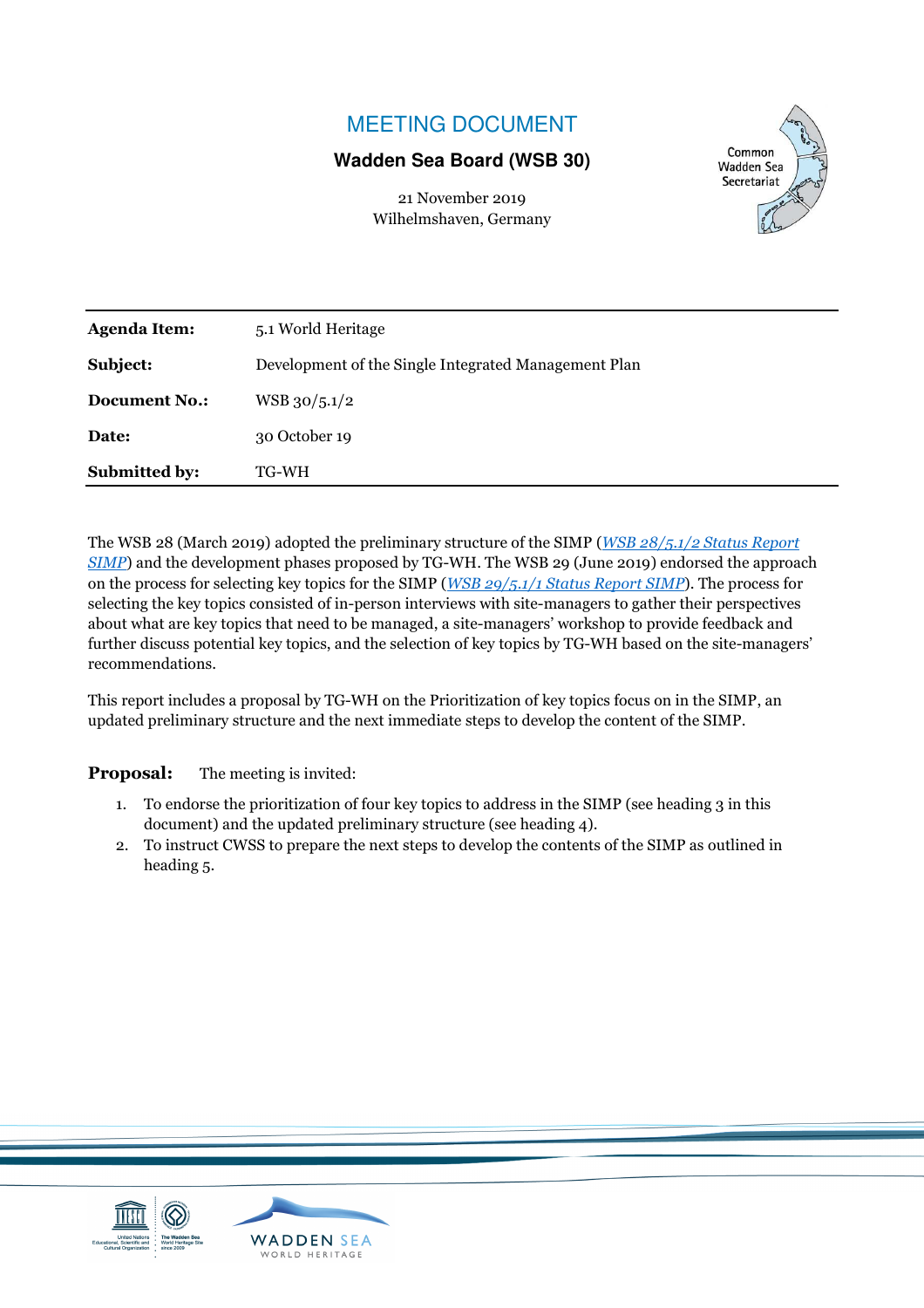# Development of the Single Integrated Management Plan: Identification of key priority topics to address in the SIMP

### **1. Background**

The Leeuwarden Declaration 2018 includes the task to develop a Single Integrated Management Plan (SIMP) for the Wadden Sea World Heritage as requested by the WH Committee in 2014. The context, objectives and timeline are defined in Annex 1 of the Declaration. The Annex states "The starting point for the further development of the single integrated management plan will be a preliminary structure agreed by the Wadden Sea Board. The content will reflect the current priorities of the TWSC, but contents and priorities may be adapted during the process. A flexible approach is envisaged".

The WSB 28 (March 2019) adopted the preliminary structure of the SIMP (*WSB 28/5.1/2 Status Report SIMP*) and the development phases proposed by TG-WH. In 2019, the development phases include the identification of priority key topics. The WSB 28 asked TG-WH to involve site-managers to count with their input for identifying the key topics of focus within the SIMP.

The proposal from TG-WH on the methods and process to select key topics and to involve site-managers through in person interviews and a workshop was endorsed by the WSB 29 in June 2019 (*WSB 29/5.1/1 Status Report SIMP*).

The outcome of the site-managers' interviews and the site-managers' workshop were collected as "Recommendations of key topics to address in the SIMP" and constituted the basis for TG-WH 29, in October to select the key topics to address in the SIMP and to plan on the next steps. The key outcomes of this process are presented in the following items of this document.

#### **2. Key outcomes of the site-managers' interviews and workshop**

A total of 27 site-managers and members of the Wadden Sea Team of green NGOs and the Wadden Sea Forum from all three countries welcomed the in-person interviews. They answered structured questions, but certain openness to comments beyond those questions was accepted as requested in WSB 29. The sitemanagers workshop in September 2019 was hosted by Schleswig-Holstein and included a fieldtrip to exchange knowledge and experiences about management topics of common interest.

During the interview, each site-manager was asked to -based on their experience- identify the most relevant topics where management can and should be enhanced. Then site-managers were asked for each topic to describe the opportunities, the challenges, key actions, and how the trilateral cooperation could support improving the management of those topics. Finally, they were asked to identify gaps. The integrated results represent a collection of policy and management recommendations but **not** an agreement among all sitemanagers.

In the workshop the site-managers and representatives of the WST and WSF emphasized that:

- The aim of the management activities in the Wadden Sea World Heritage is to maintain the OUV.
- Key topics that need to be managed to maintain the OUV are fisheries, tourism, and shipping as activities based on ecosystem services, as well as activities occurring outside the property that have an impact on the World Heritage site (including gas and oil drilling, coastal protection activities and social development).
- All key topics and the OUV are under the influence of climate change effects, and the respective mitigation and adaptation activities. Climate change is therefore recommended to be addressed in the SIMP as a cross-cutting, overarching topic.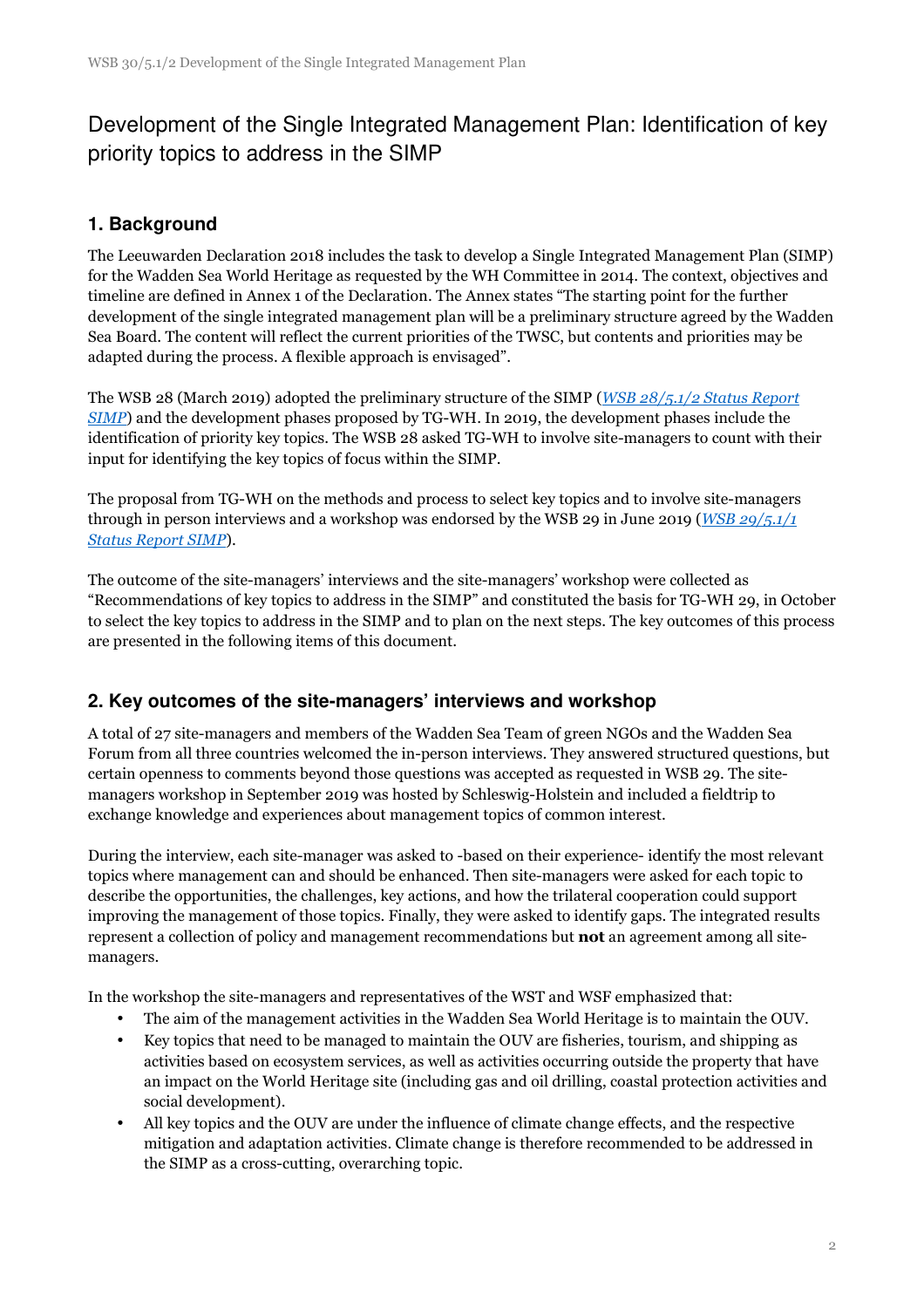- Communication, education, monitoring, research and partnerships were considered as means to support management.
- The Guiding Principle of the Trilateral Wadden Sea Cooperation should be the guideline to decide on any management activity.

Additionally, the workshop discussed that the SIMP should as well emphasize the added value for sitemanagers, decision makers and the public. The added value needs a clear formulation and efficient communication. The SIMP should serve as an important tool to better communicate the value of the trilateral cooperation itself and the importance of its work.

Finally, the workshop participants addressed the importance of strengthening exchange, in particular at the site-manager level and in innovative and valuable ways.

#### **3. Prioritization of key topics to address in the SIMP**

TG-WH 29 welcomed the site-managers involvement and carefully considered their recommendations.

TG-WH 29 considered in their discussion as well:

- the topics that need to be developed as part of the preliminary structure of the SIMP previously approved by the WSB 28 (*WSB 28/5.1/2 Status Report SIMP*),
- the request of the WSB 27 in November 2018 to include fisheries as a key topic, and
- the key threats requiring ongoing attention cited in the Statement of Outstanding Universal Value (as adopted by the WH Committee).

The key results of TG-WH 29 are:

- 1. Key topics that need special attention are fisheries, tourism, shipping and impacts from outside the property (including industrial facilities such as wind farms, gas and oil rigs, and certain kinds of coastal defence measures). These topics have been regarded as key threats (except for coastal defence) requiring ongoing attention in the Statement of Outstanding Universal Value. Also, WSB 27 requested to address fisheries as a key topic in the framework of the SIMP.
- 2. The existing TWSC structure with organised Task, Network, Working, Expert and Steering groups and their recently reviewed ToRs, address most of the key topics recommended by the site-managers. Linking the identified key topics to the TWSC groups can be used for their direct involvement the development of the SIMP and ensures that the content of the SIMP is anchored in the work of the TWSC. The site-managers recommendations can enrich the role of each group and further improve the connection at different levels of management.
- 3. Key topics for which there is no specific TWSC group and are addressed partially by different groups are fisheries, shipping and impacts from outside the property (including certain aspects of coastal defence measures). To define feasible next steps to work on the development of these key topics and to consider whom to involve, TG-WH and TG-M are planning to hold a back to back meeting in January/February 2020. During the planning of the content development no additional resources from the countries are required. Therefore, at this moment in the process, no decision on allocation of resources is needed.
- 4. Regarding climate change, specific recommendations will be taken to the respective groups i.e. EG-C and ad-hoc WG-AS, however the integrative approach of climate change must be considered by all groups.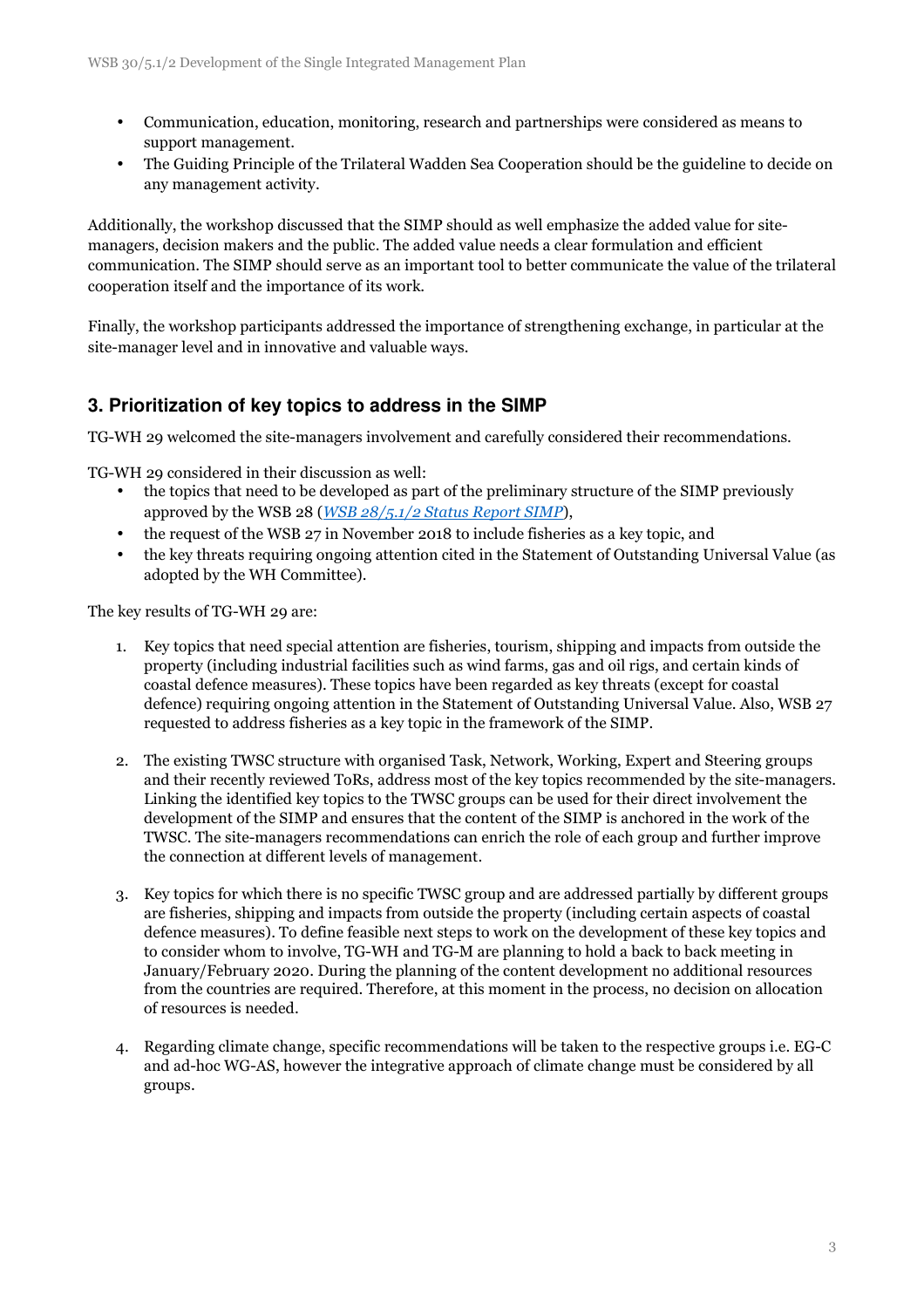### **4. Updated preliminary structure of the SIMP**

TG-WH integrated the site-managers' key topics recommendations and chart in the previously approved preliminary structure of the SIMP, which was confirmed to comply with para. 111 of the WH Operational Guidelines, as requested by UNESCO. Figure 1 presents the updated structure of the SIMP after identification of the key topics. The detailed table of contents highlighting where changes were made to integrate the site-managers' recommendations is presented in Annex 1. TG-WH wishes to highlight, that "contents and priorities may be adapted during the process. A flexible approach is envisaged" (Annex 1 of the Leeuwarden Declaration).

The results of the discussions of TG-WH 29 and WSB 30 will be shared with the site-managers involved in the interviews and workshop. TG-WH will explore the further engagement of site-managers in the process of developing the SIMP.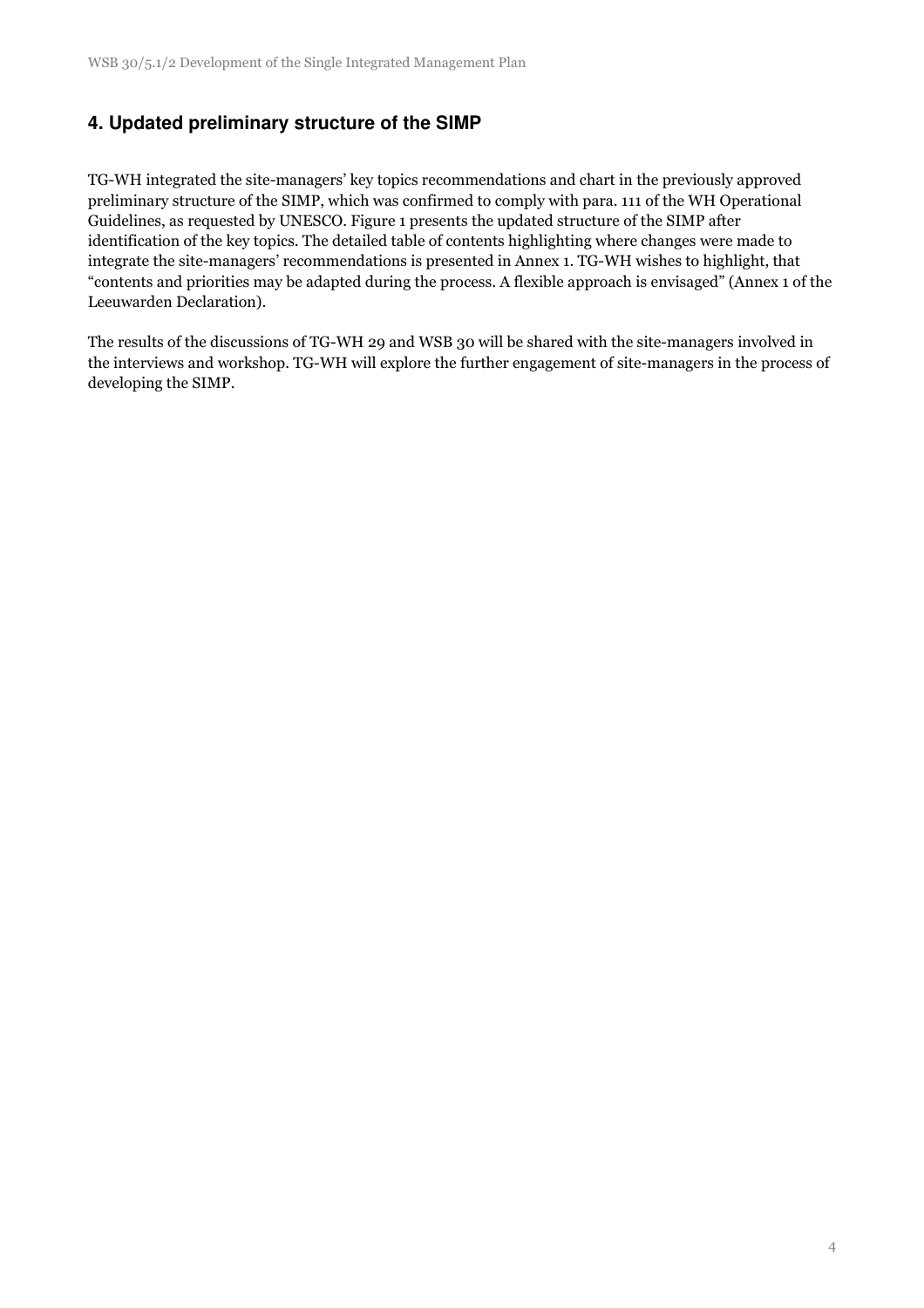

topics.

**Figure 1.** Summarized updated preliminary structure of the SIMP integrating the site-managers recommendations. Key topics requiring special attention are fisheries, tourism, shipping and impacts from outside the property. The order, contents and priorities may be adapted during the process of developing the SIMP. See Annex 1 for a detailed table of contents highlighting where changes were made to integrate the site-managers' recommendations.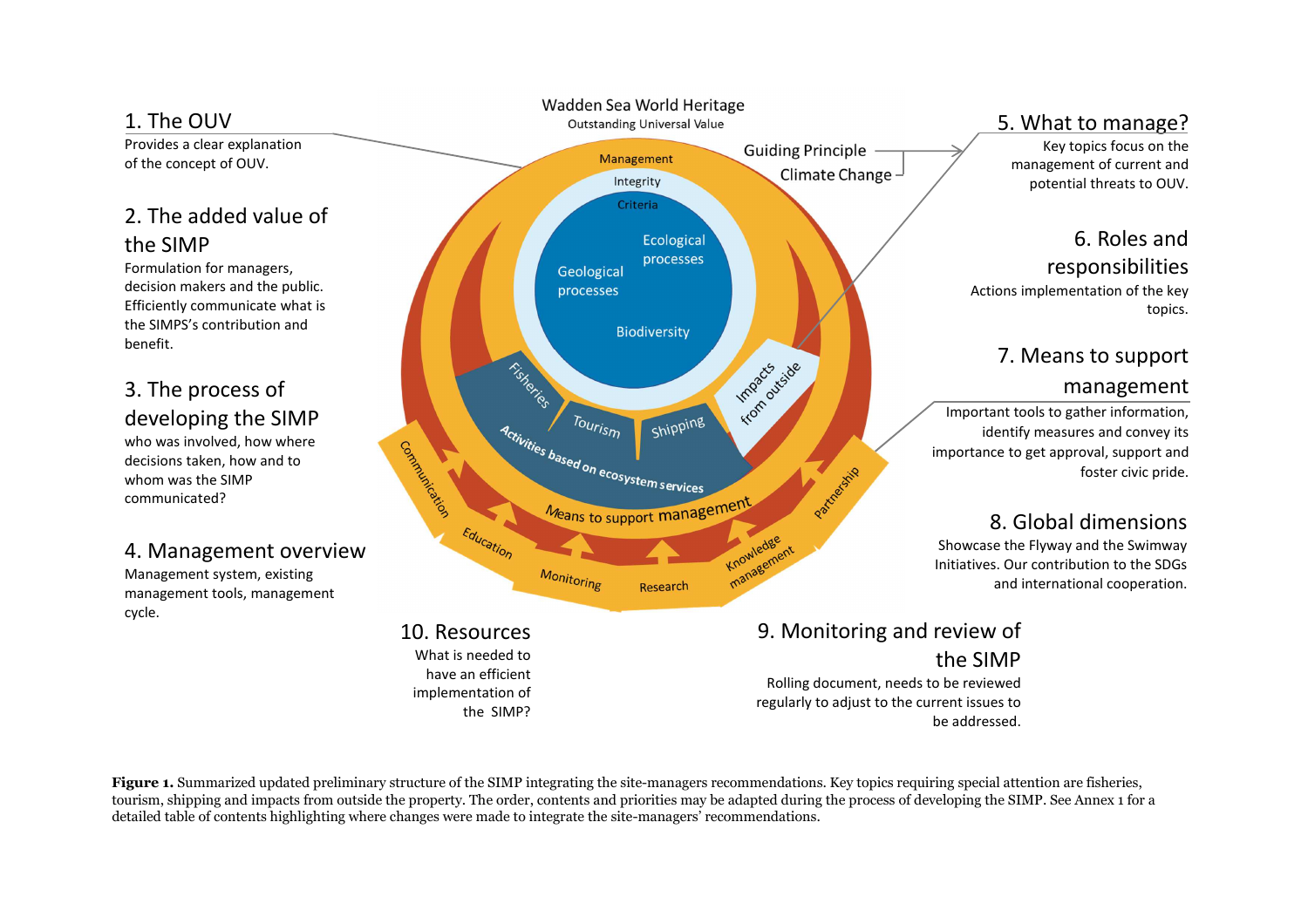#### **5. Next immediate steps to develop the content of the SIMP**

- 1. Back to back meeting of TG-WH and TG-M in January/February 2020 to define feasible next steps to work on the development of key topics fisheries, shipping and impacts from outside the property (including certain aspects of coastal defence measures) and to consider whom to involve.
- 2. All relevant groups of the TWSC will be visited by Ms Luna during the first quarter of 2020 to discuss the expected role of the group in the SIMP, share the site-managers recommendations on the respective topics, and to agree together with the group members on what is feasible during the SIMP development timeline.
- 3. Formulate the added value of the SIMP in a clear way to communicate it to managers, policy makers, the general public and considering the added values already defined by TG-WH and in the sitemanagers' interviews and workshop.
- 4. CWSS to examine practicable ways and resources to support site-managers exchange of experience and knowledge at an operative level.